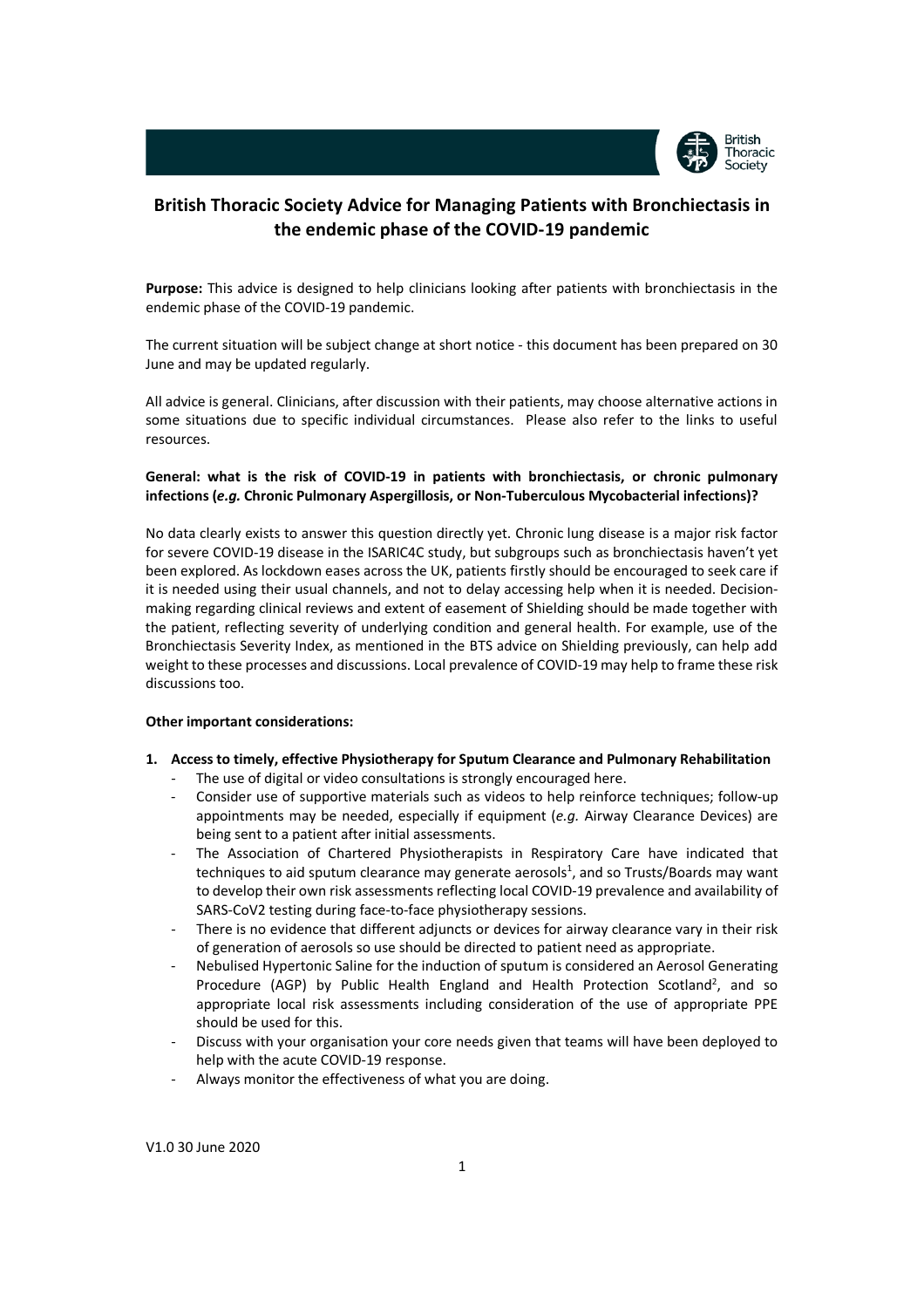

## 2. **Management of patients who are Shielding or who are anxious about hospital visits**

- Be aware that many patients will still be very anxious about lockdown easing and may be worried about hospital visits; this may be worse for patients who have an MDT support structure for usual care - *e.g.* Primary Ciliary Dyskinesia.
- Try to find safe ways for them to have their care optimised using what is available locally or innovate: video consultations as above; use of 'clean' hubs for bloods for Therapeutic Drug Monitoring.
- Written self-management plans will help reassure patients and help communicate across primary and secondary care more easily; their use is encouraged.
- Some patients with bronchiectasis will already have rescue packs of oral antibiotics as part of their management plan; considering making these available to them at home is also encouraged.
- Most patients with bronchiectasis will not require regular monitoring of FEV1, as symptoms and exacerbation frequency are good measures of disease activity. There are some groups such as Primary Ciliary Dyskinesia - where longitudinal FEV1 is an important test however, and the use of remote or home spirometry could be explored locally to help in this regard. If this is not possible, reviewing the need for spirometry in hospital should be done carefully, and reflect local and national guidance on infection control.
- The increased use of Outpatient and Home Parenteral Antibiotic Therapy (OHPAT) services, alongside enhanced or novel community respiratory services may allow care to be maintained in the community and we strongly support the use of these where possible.
- Some patients *may* be suitable for remote Drug Reaction Assessment (DRA) trials for inhaled/nebulised therapies in some circumstances, to avoid hospital visits. Evidence for this is limited<sup>3</sup>, and local guidance could be developed to consider this in appropriate patients where the risk of complications is low (e.g. where %FEV1 is >55%).
- Use of 'Green' or 'Clean' pathways where planned ambulatory, face-to-face appointments or DRA trials are needed.
- Sputum sampling is an important part of the management of bronchiectasis. Local arrangements may exist to allow patients to safely deposit samples at Hubs, or with GP practices. It may also be possible to arrange remote sampling with postal return and some centres are using this approach, with appropriate packaging and processing as per PHE guidance.
- Reassuring environments for patients in outpatients where face-to-face appointments are needed.

### 3. **Advice on use of Face Masks**

Patients may be specifically anxious around using these as they may make dyspnoea worse, or be difficult if sputum is being expectorated frequently. Patients should be reassured that they can have a dispensation to not use these and can discuss with their team about this if concerned. They can also be directed to the British Lung Foundation website which has advice in this area.

### **Useful links**

British Lung Foundation: https://www.blf.org.uk/support-for-you/coronavirus BTS advice on shielding: https://www.brit-thoracic.org.uk/about-us/covid-19-identifying-patientsfor-shielding/

Dr David Connell, Dr Tom Bewick, , Dr Priya Daniel, Dr Tim Felton, Dr Philip Mitchelmore, Dr Kay Roy, Dr Anand Shah, Dr Arietta Spinou.

V1.0 30 June 2020